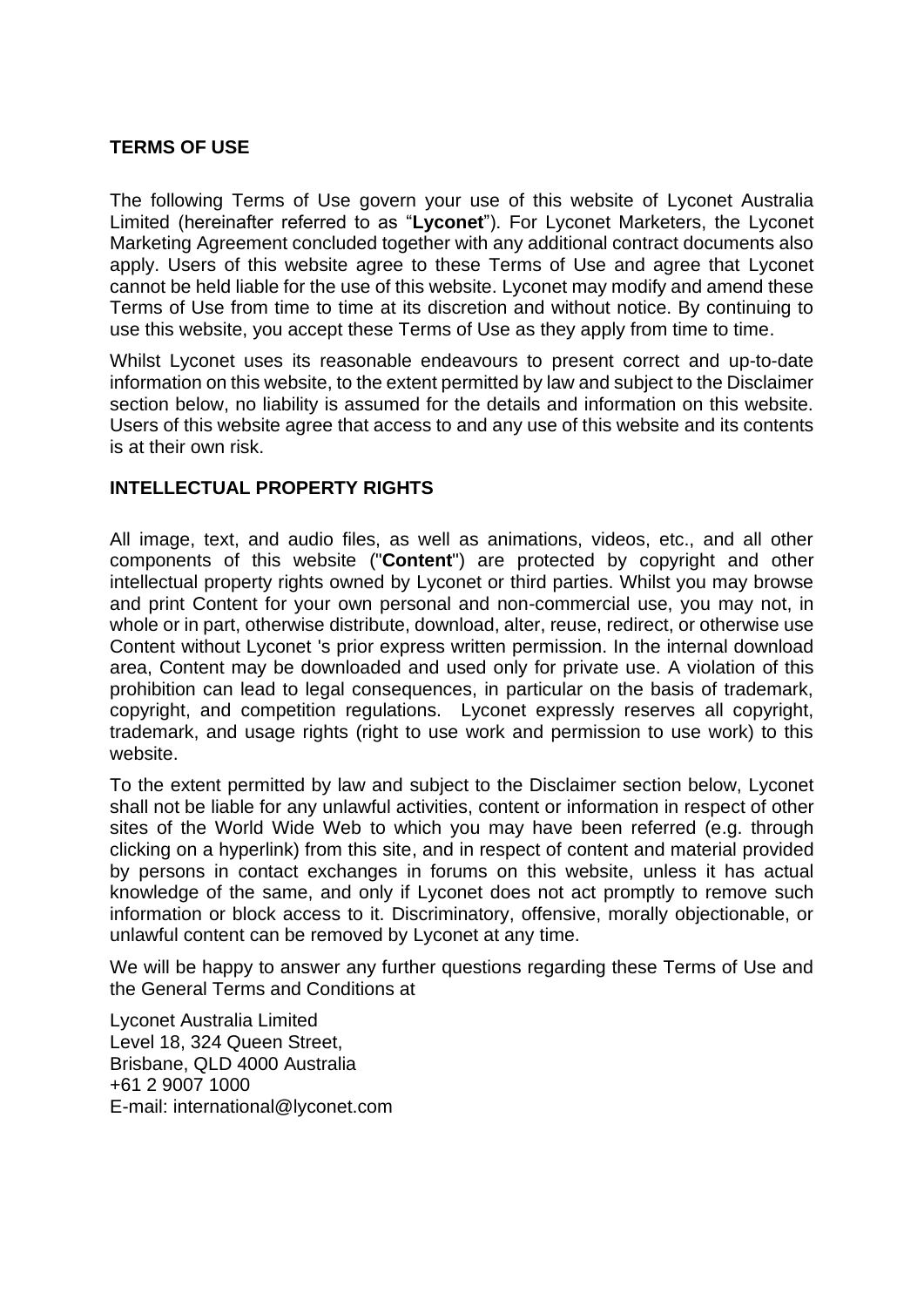# **DISCLAIMER**

1. This website and its Content on it are provided entirely "as is". We exclude all implied conditions and warranties with respect to the website and its content or any implied condition or warranty the exclusion of which would breach any statute or cause any part of this section to be void.

2. If any law implies a condition, warranty or guarantee into these Terms of Use or grants such rights to a user of Lyconet which cannot lawfully be excluded, to the maximum extent permitted by law, Lyconet's liability for any breach of such implied condition, warranty or guarantee will be limited (at Lyconet's election) to the supply of the relevant service again or the payment of the cost of having that service re-supplied.

3. To the maximum extent permitted by law Lyconet assumes no responsibility for the currency, correctness, completeness and/or quality of the information and Content provided on this website. This also applies in relation to all information on the products and services offered on this website, including the product descriptions, prices, and information provided about the contractual partners of Lyconet. Technical errors and/or maintenance work, as well as other causes (such as a re-launch of this website) may result in disruptions of access this this website. Lyconet shall not be liable for any loss or damage resulting from the inability to use this website, or for any errors or omissions herein.

4. To the maximum extent permitted by law Lyconet will not be liable to users of this website or any other person or entity for any direct, indirect, consequential, or other loss or damage (howsoever caused, including as a result of Lyconet's negligence) which arises out of or in connection with use of this website or reliance on information or Content on it. Without limiting the foregoing, Lyconet assumes no liability for the usability and accessibility of the website. All descriptions of products and services offered on this website are subject to change and do not constitute offers capable of acceptance by users of this website. Lyconet expressly reserves the right to modify, amend, or delete parts of the website without notice.

5. Furthermore, Lyconet is not responsible for hyperlinks on this website and the content of the linked third party websites. Hyperlinks are provided for your convenience only and Lyconet assumes no responsibility for the content, currency, correctness, completeness, legality, or quality of the linked third party websites. Lyconet has no influence on the current and future design, content, or authorship of hyperlinks. Lyconet makes no representations or warranties as to, and accepts no responsibility for, the accuracy of information on third party websites accessible from hyperlinks on this website, and does not endorse any information, opinions, goods or services referred to on them.

6. To the maximum extent permitted by law, Lyconet shall not be liable for usergenerated content that is posted or distributed on its website and Lyconet shall not be liable for damages caused by this content. Anyone who writes comments/reviews of any kind whatsoever on this website shall be liable for his/her contribution himself as the author. In the event of the infringement of legal rights of third parties, the originator of such infringements shall fully indemnify and hold Lyconet completely harmless against any loss or damage suffered or incurred by Lyconet. Lyconet reserves the right to delete any content of which it is aware that is illegal, offensive to common decency, or otherwise detrimental to the reputation of Lyconet, and will have no liability whatsoever for such deletion.